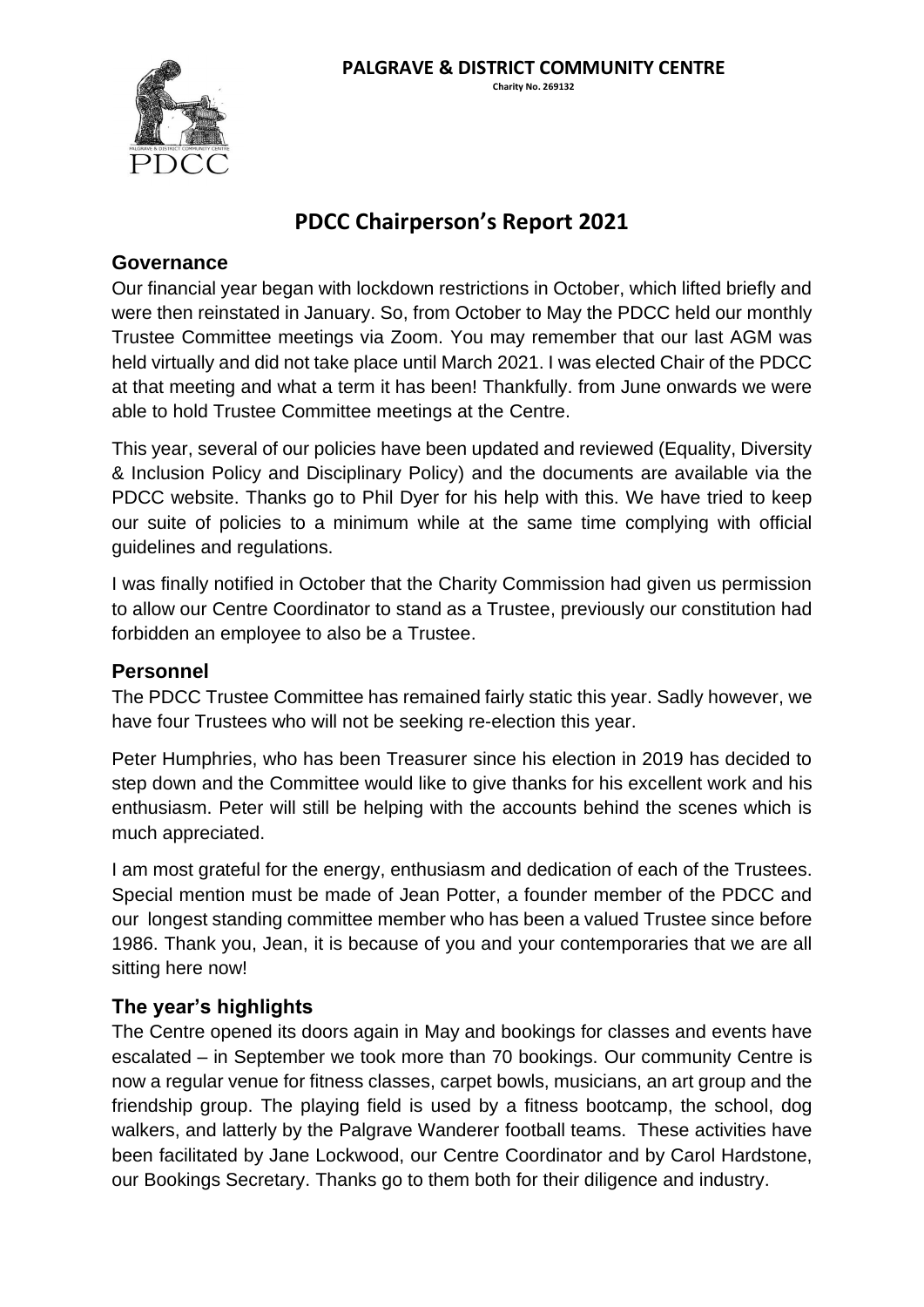The cinema has also been extremely popular and we have had capacity attendance since its return. Thanks go to Michael Rogers for organising and managing the cinema evenings.

This year the PDCC have hosted several very successful village events; Open Gardens in May, the Garage Sale and a "Newcomers Welcome" Barbeque in September and I would like to give special thanks to Jane McClintock and Helen Thorburn for coordinating these events and for their fabulous catering skills.

Many new residents have moved into Palgrave over the year and I'm sure we would all like to extend a warm welcome to them. We would be delighted to have additional trustees and/or volunteers for specific projects and events.

Unfortunately we were forced to cancel our annual firework event because larger than usual crowds were expected and we didn't have enough volunteers to steward the event safely. However, much work had been undertaken before it was cancelled and I would like to thank all those involved and particularly to John Kilgannon who has overseen the lighting of the fireworks for 25 years.

The Palgrave All Stars children's sports activity has also returned to the playing field most ably led by George Georgiou – his enthusiasm and commitment is very much appreciated.

You may remember that two years ago the Charity Commission required us to run the bar as a separate entity, the Community Club. Nevertheless it continues to provide a significant financial contribution to PDCC funds. The Community Club Bar reopened in August with regular Friday evening sessions and serving for events. Our appreciation goes to each volunteer on the bar committee and in particular, to bar manager, Lee Lockwood.

Lee must also be thanked for the many hours he spends dealing with maintenance contractors at the Centre and the Sports Hut, as well as the maintenance work he undertakes as a volunteer.

The Palgrave Star magazine is wholly funded by the PDCC. A copy is delivered to every household in the village. I give thanks to Heather Goddard and Jane McClintock for producing it and also to the members of our community who deliver it each month.

I would also take this opportunity to thank Laura Foster for her work administering the PDCC Facebook page and to Phil Dyer for managing our website.

Thanks to Pete and Eric, the Centre is now Wi-Fi enabled which allows us to take card payments, a necessary and much welcomed facility.

We celebrated 10 years of pollution-free electricity generated by the playing field wind turbine. Throughout the various lockdowns and restrictions on activities at the Centre the only reliable and consistent source of income has been from the turbine. We may not have used as much of our pollution free electricity as normal but the Feed-in Tariff from the utility company will contribute to the essential planned updating of the Centre together with unforeseen remedial work to the heating system and on the field. We produced nearly 20,000kW in the year generating gross income of around £6,600 It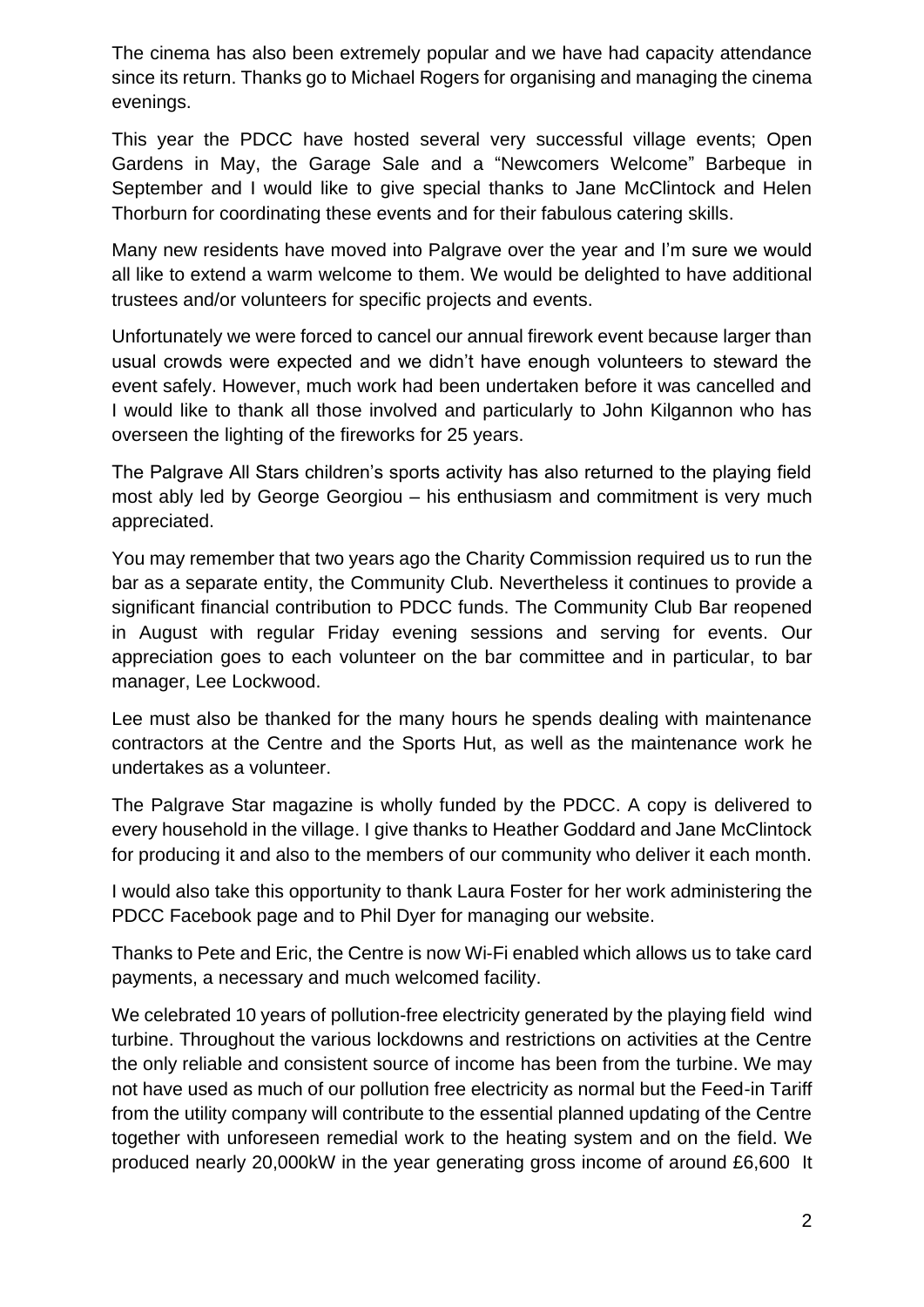also means that we will be shielded from the proposed utility cost increases which are likely to place major strains on other community centres.

The rewilding of the periphery of the playing field is at last completed and the area has been sown with wildflowers. Thanks go to all the volunteers, led by Ian McClintock and Phil Dyer, who worked so hard on this project and to Mid-Suffolk District Council which awarded the PDCC a Locality Grant to cover costs.

Sadly the Palgrave Gardening and Social Group has ceased running but they kindly voted to donate their cash reserves to be divided between three organisations in the village – Palgrave School, St Peter's Church and Palgrave Community Centre. The donation was gratefully received and I would like to thank Pat Leigh and the other members of the group for the kind gesture.

## **Financial Review**

The effect of Covid over the previous two years has had a significant impact on the operational activities of the Centre; however the Trustees have managed funds prudently over this period. Like many small businesses and charities, the PDCC has been eligible for COVID-19 support grant funding and the Trustees have been successful in securing this money, which seemingly leaves the Centre in a strong financial position. However, this has to be tempered against the costs associated with the toilet refurbishment, the rerouting of the water supply to the Community Centre, the replacement of the heating system and refurbishment of the sports hut and maintenance of the playing field. These are all costs which will have to be covered in the coming year.

A full overview of the PDCC financial performance is available in the accounts, which have been independently examined and have been made available to the members along with the Treasurer's Report.

## **Future Plans**

We are eager to continue to develop Palgrave Community Centre as a hub of community activity for everyone in the village. A facility which offers opportunities for the whole community to meet, stay active, learn new skills and volunteer. A thriving asset, at the very heart of our rural community.

Unusually perhaps, Palgrave Community Centre is run by a charity and we do not receive local authority or parish council funding towards our running costs. This means that we have to be self-sufficient. We have plans to enhance and improve our facilities and the PDCC has just embarked upon a complete refurbishment of the toilet facilities at the Centre – we must ensure that the building is in a good state of repair, it was built in 1986 and is now showing signs of wear and requires updating. The playing field also requires regular maintenance. All this comes at a cost and we must therefore explore the available funding options. Our efforts will safeguard the future of the Centre and ensure that it provides a high-quality, affordable and accessible community facility.

We want to know more about what people think the Centre should provide in terms of activities, events and services, so that we can shape our offer accordingly.